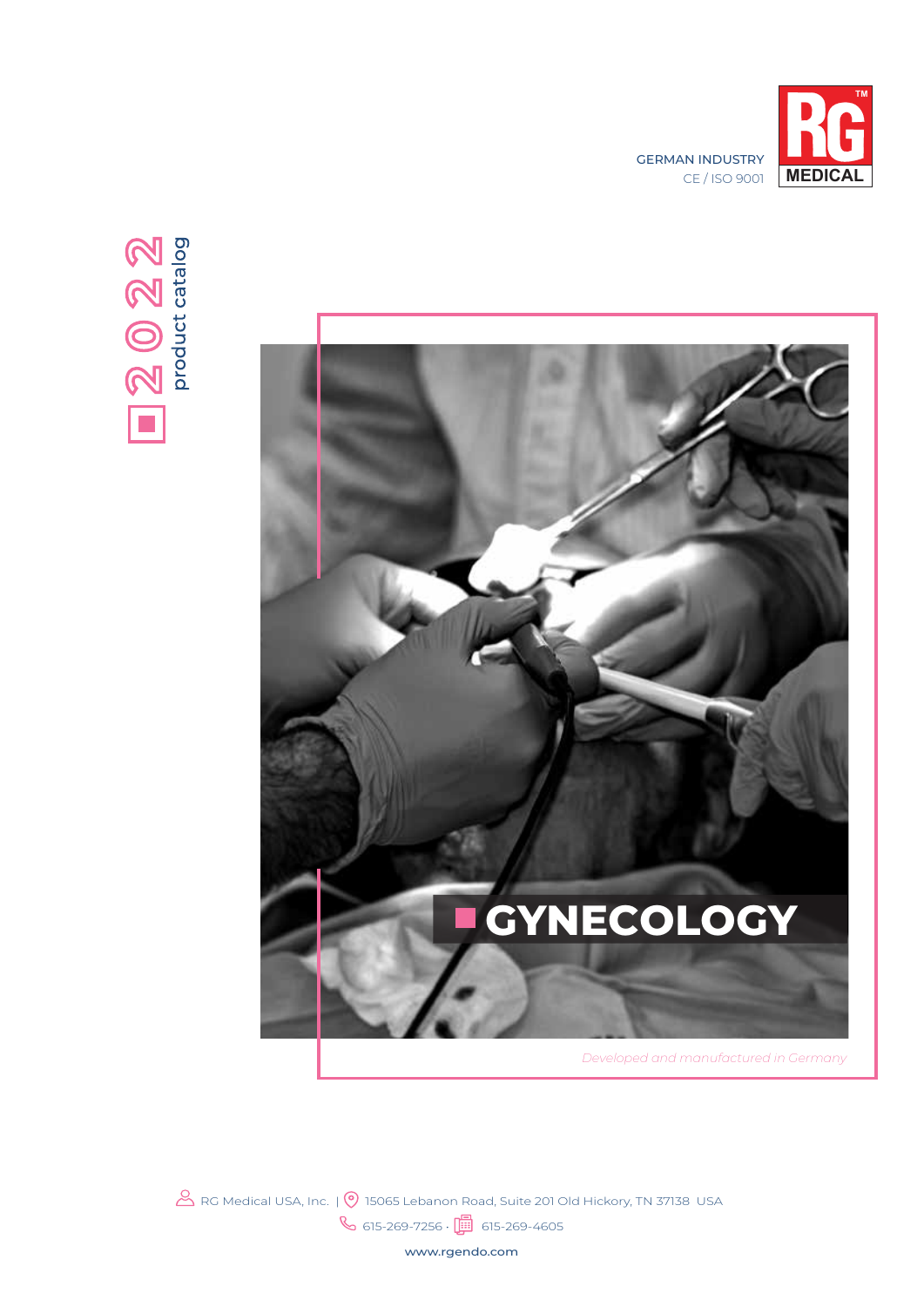

#### **■ Medical monitors**



- ▷ Screen size 23.8 "
- ▷ Resolution 1920 x 1080
- ▷ Brightness 600cd / m '
- ▷ Color depth
- ▷ 16.7 million colors
- ▷ Viewing angle 78/178 ▷ Response time (GtoG) 14ms
- 

M-**238CL1**

#### **■ Digital insufflator**

#### **■ Cameras**

#### **1080p wireless camera**



- ▷ Without USB
- ▷ Free software ▷ Images / Recording
- 

EOC**-23**

#### **1080p USB Camera + 10W LED**





▷ With USB ▷ Free software ▷ Images / Recording ▷ LED EC-**USB1** EC-**USB1 L**

#### **■ Combo camera Full HD**

**Full HD + 300w camera. LED light source Records in Full HD 1080p 30 frames**



▷ LED 300

- ▷ 1/3 "CMOS sensor ▷ 3.0 megapixels
- ▷ Color: 0.1Lux@F1.2
- ▷ 1920x1080 / 60Hz Full HD
- ▷ 3G SDI 1080p
- ▷ HDMI 1080p
- ▷ Composite video C-Video  $\triangleright$  5300 K

E-**CHD11**

\* The set includes camera, universal cable and equipment.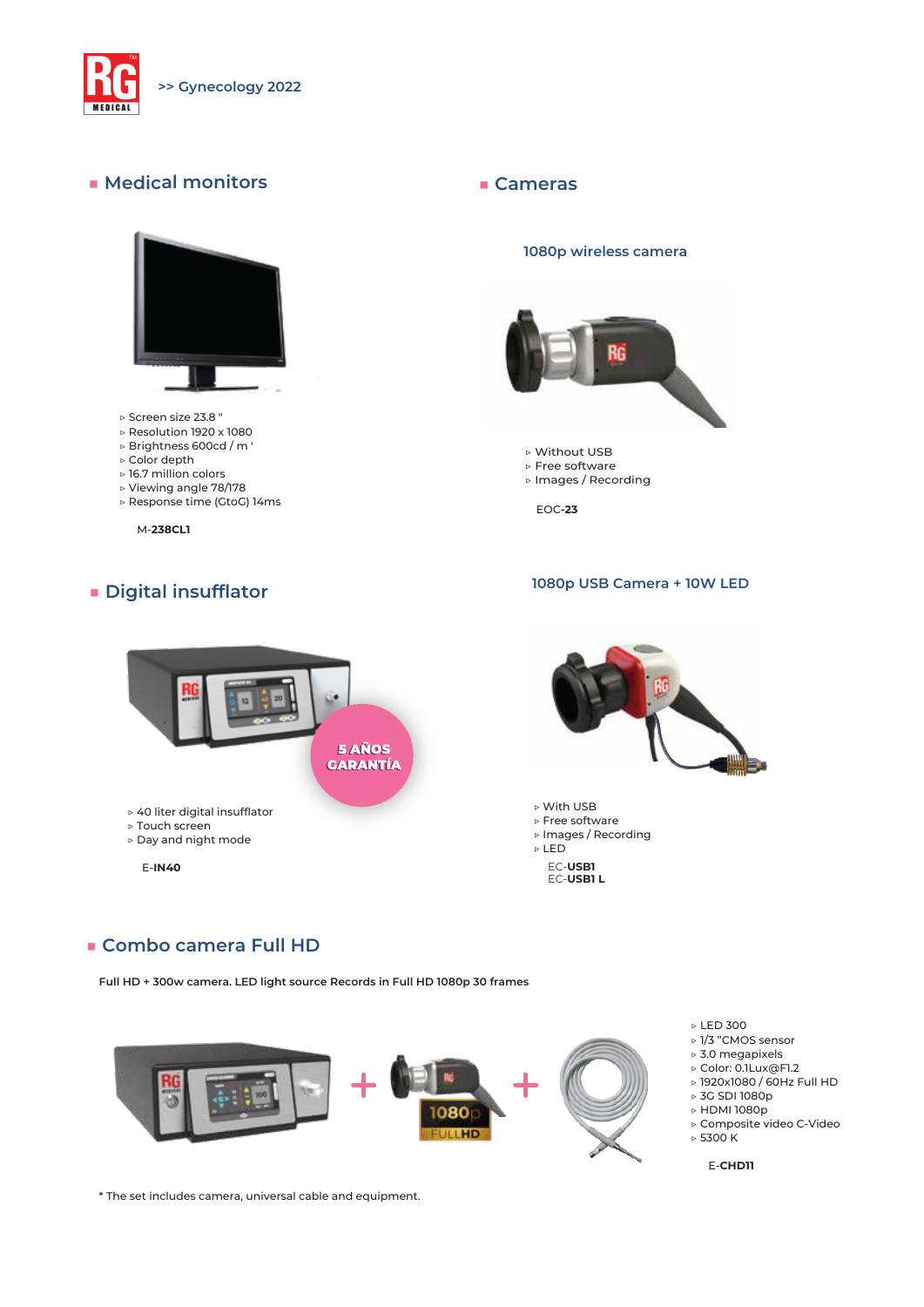

## **■ Passive work item**

#### **Endoscopy** Ø 2.9 mm



| 17/18 Fr.<br>1 outer tube<br>1 inner tube<br>1 shutter | $U-1-530-17$<br>$U-1-534-17$<br>$U-1-532-17$<br>$U-1-580-17$ |
|--------------------------------------------------------|--------------------------------------------------------------|
|                                                        |                                                              |
|                                                        |                                                              |

| $\Box$ 19/22 Fr. | $U-1-530-19$ |
|------------------|--------------|
| 1 outer tube     | $U-1-534-19$ |
| 1 inner tube     | $U-1-532-19$ |
| 1 shutter        | $U-1-580-19$ |
|                  |              |

**Endoscopy** Ø 4.0 mm



# **■ Electrodes**





| <b>Straight cut bow</b> |                     |  |  |
|-------------------------|---------------------|--|--|
|                         |                     |  |  |
| 17 Ch./Fr.              | U-1-202-17          |  |  |
| 19 Ch./Fr.              | U-1-202-19          |  |  |
| 22 Ch./Fr.              | $11 - 1 - 202 - 22$ |  |  |
| 24 Ch./Fr.              | $11 - 1 - 202 - 24$ |  |  |

| <b>Ball electrode</b><br>3mm roller |                     |  |  |
|-------------------------------------|---------------------|--|--|
|                                     |                     |  |  |
| 17 Ch./Fr.                          | $11 - 1 - 208 - 17$ |  |  |
| 19 Ch./Fr.                          | $11 - 1 - 208 - 19$ |  |  |
| 22 Ch./Fr.                          | $11 - 1 - 208 - 22$ |  |  |
| 24 Ch./Fr.                          | $U-1 - 208 - 24$    |  |  |

| Retrograde cut band |  |  |  |  |
|---------------------|--|--|--|--|
|                     |  |  |  |  |
|                     |  |  |  |  |
| $11 - 1 - 204 - 17$ |  |  |  |  |
| $11 - 1 - 204 - 19$ |  |  |  |  |
| $11 - 1 - 204 - 22$ |  |  |  |  |
| U-1-204-24          |  |  |  |  |
|                     |  |  |  |  |

| <b>Ball electrode</b><br>5mm roller |                     |  |  |
|-------------------------------------|---------------------|--|--|
|                                     |                     |  |  |
| 17 Ch./Fr.                          | $11 - 1 - 209 - 17$ |  |  |
| 19 Ch./Fr.                          | $11 - 1 - 209 - 19$ |  |  |
| 22 Ch./Fr.                          | $11 - 1 - 209 - 22$ |  |  |
| 24 Ch./Fr.                          | $U-1 - 209-24$      |  |  |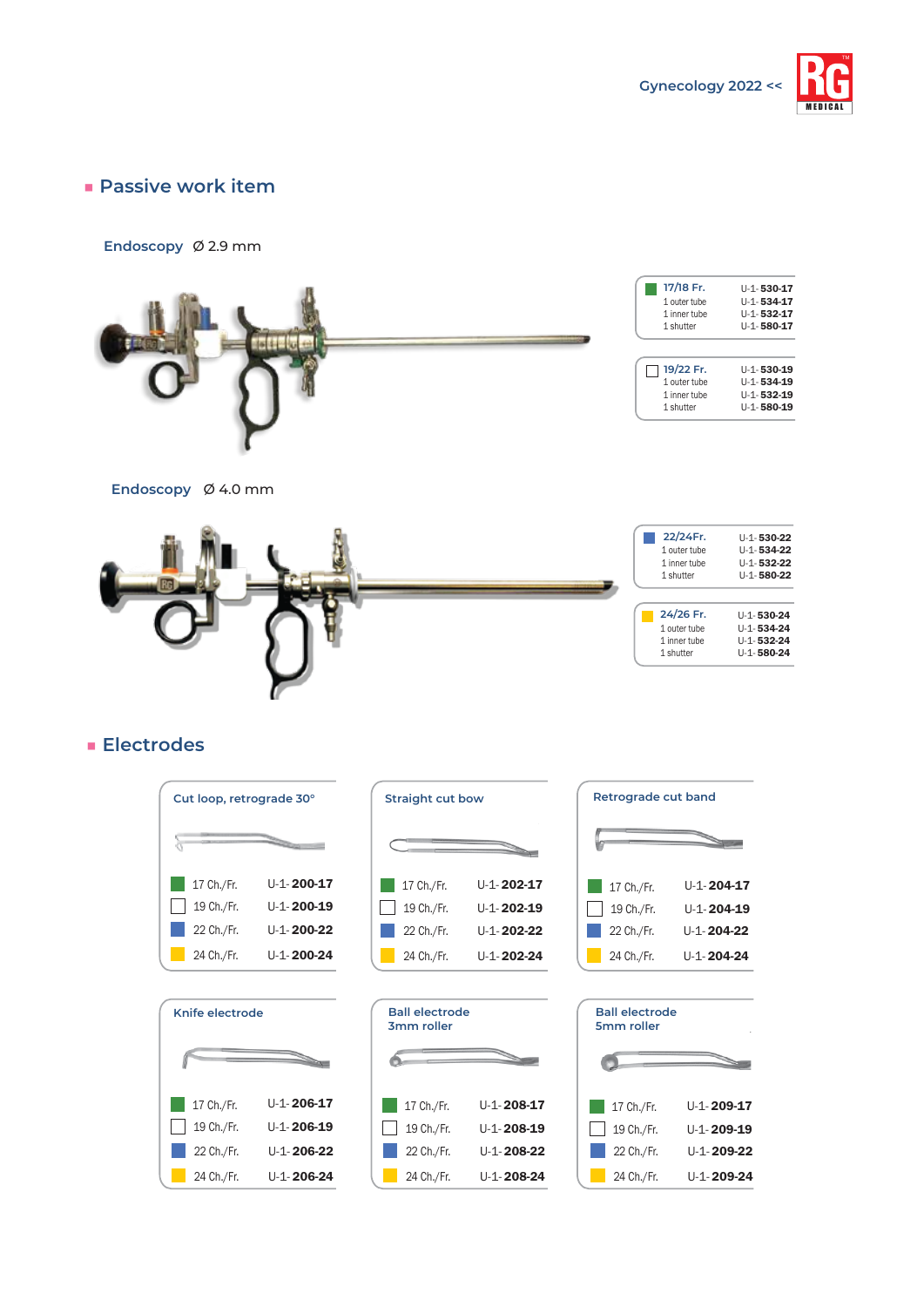

# **■ Autoclave, 134° C / 273° F**



| <b>Vision angle</b> | $\emptyset$ 2.0 mm | $\varnothing$ 2.9 mm | $\emptyset$ 4.0 mm |
|---------------------|--------------------|----------------------|--------------------|
| $O^{\circ}$         | E020-240-00        | E029-303-00          | E040-303-00        |
| 12°                 | E020-240-12        | E029-303-12          | E040-303-12        |
| $30^\circ$          | E020-240-30        | E029-303-30          | E040-303-30        |
| $70^\circ$          | E020-240-70        | E029-303-70          | E040-303-70        |

# **■ Diagnostic shirt for hysteroscopy**



# **■ Camisa operatoria de Bettochi "Style"**

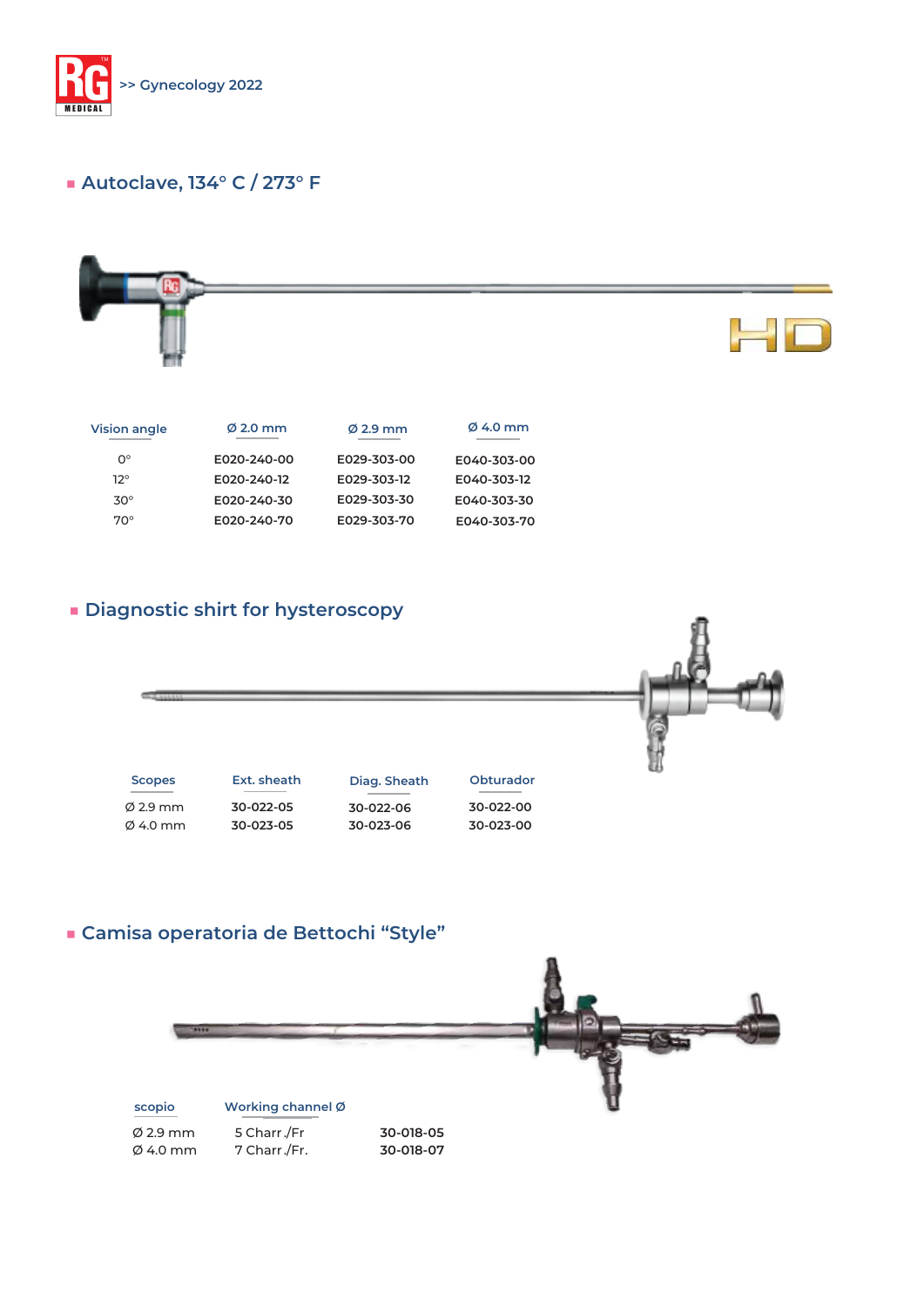

#### **■ Forceps No insulated** Ø 7 Ch./Fr . **30-050-07** Ø 5 Ch./Fr . **30-050-05 Biopsy Clamp No insulated** Ø 7 Ch./Fr . **30-051-07** Ø 5 Ch./Fr . **30-051-05 Aligator Clamp 30-055-07 30-055-05 No insulated**  $\varnothing$  7 Ch./Fr . Ø 5 Ch./Fr . **Scissor Tischler Baby Tischler Kevorkian 30-070-01 30-070-02 30-070-03 ■ Electrodes**  15 mm x 5 mm 15 mm x 7 mm 15 mm x 8 mm 15 mm x 15 mm **M90-01 1 M90-012 M90-013 M90-014** 5 mm x 5 mm **M90-001** 10 mm x 5 mm 10 mm x 7 mm 10 mm x 10 mm **M90-002 M90-003 M90-004** 3 mm 5 mm **M90-051 M90-052** 10 mm x 4 mm 10 mm x 8 mm **M90-031 M90-032** 20 mm x 8 mm 20 mm x 10 mm 20 mm x 13 mm 20 mm x 15 mm 20 mm x 20 mm 20 mm x 20 mm 25 mm x 10 mm **M90-021 M90-022 M90-023 M90-024 M90-025 M90-026 M90-027 Loop electrode Square Electrode Ball Electrode**



Length 180 cm **E1-035-18 Size**

# **■ Light cable ■ Video Colposcope**





Video Colposcope **M99-001**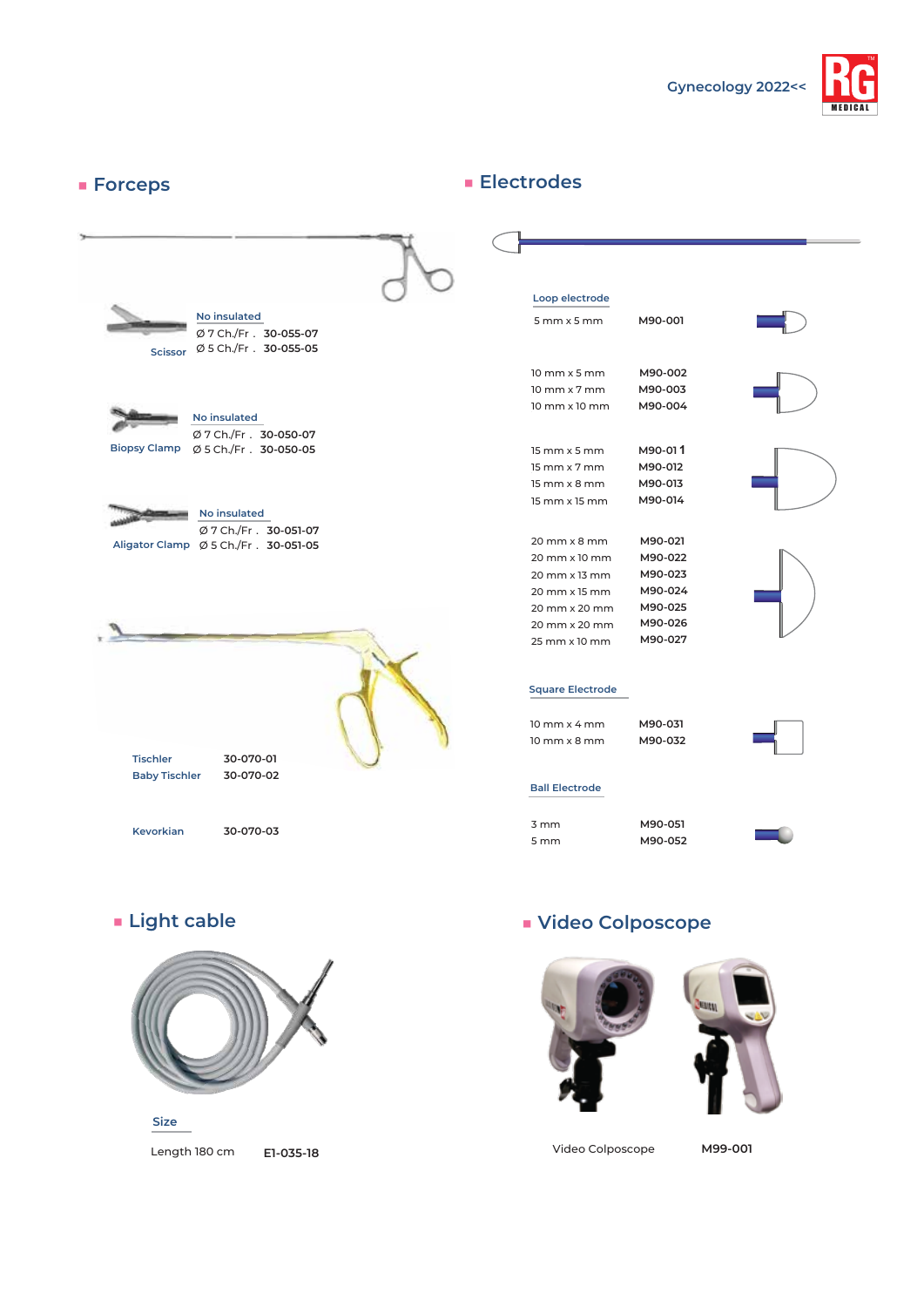

MEDICA L

TM

### **■ Mini 100W LED light source**



# *Specifications*

Light Type Ports Light Intensity Control Color Temp. LED Array Life Dimensions Weight Warranty

100 Watt LED Single (Storz), otheradapters optional. Auto Adjust 6000-6500°K 20.000 + Hours 9x12x7cm 280 grs 2 Years

Limited Warranty: RG Medical instruments are warranted to be free from defects in materials and workmanship for the life of the instrument. Any instrument found to be defective will be repaired or replaced at RG Medical's discretion. This warranty is void if the instrument is not used for the surgical purpose for which it was designed or if it is serviced by someone other than RG Medical.

\* Please note that the manufacturer only provides a stock image for this product group. The appearance of the product may be different. Specific product details are listed in the description.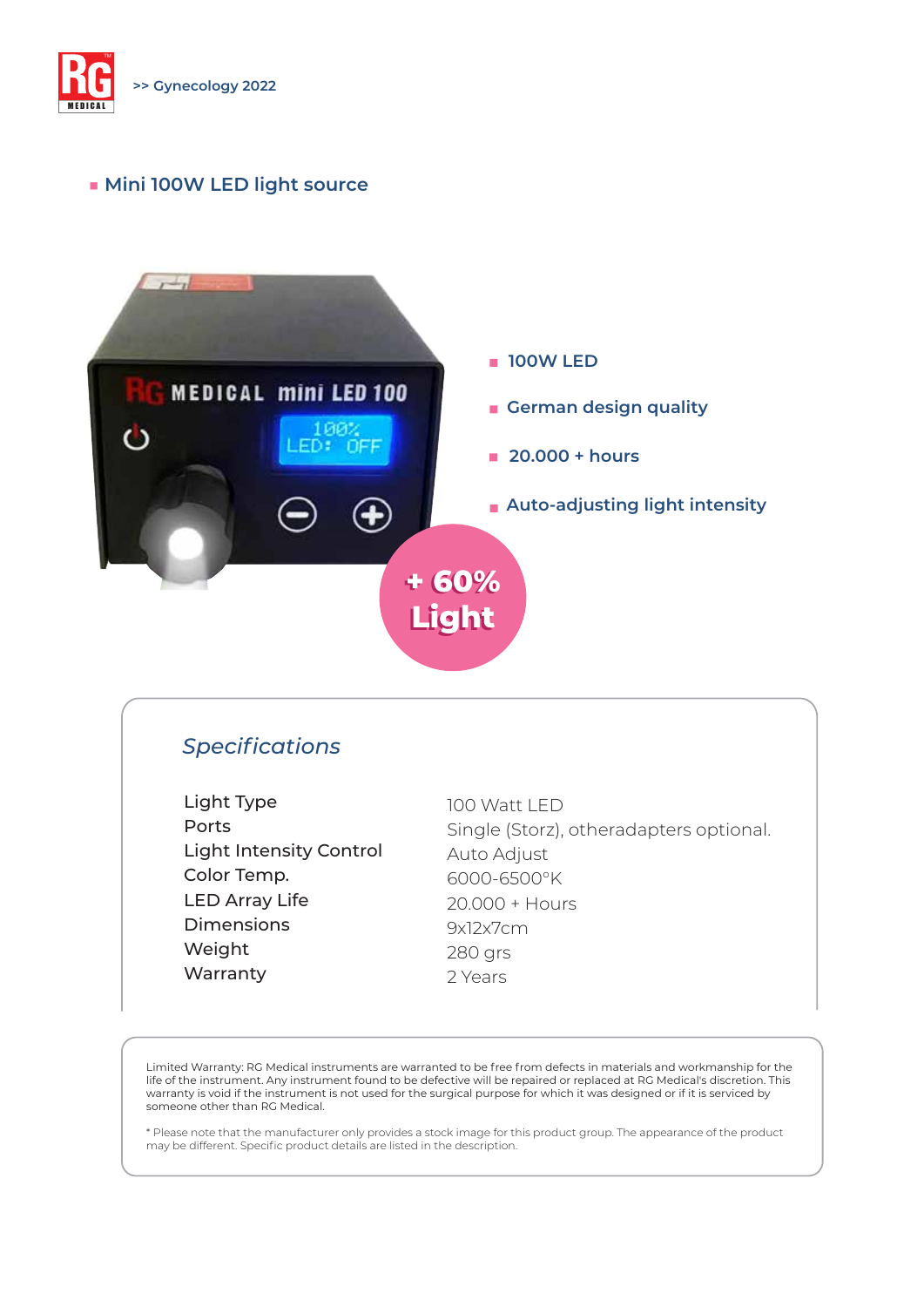

# **■ Portable 10W LED light**



#### **Features**

Compact and portable, the built-in lithium battery allows the mini portable cold light source to work for more than 2 hours after recharging. We design and manufacture it for use with a rigid or flexible endoscope.

A particularly well-conceived safety feature is the automatic switch from the main light source to the spare light source in the event of a light source failure.

Therefore, the light source is always ready for emergency use and contributes to patient safety.

#### *Includes:*

- ▷ LED device
- ▷ 2 rechargeable attitudes
- ▷ Charger
- ▷ Optional small travel case